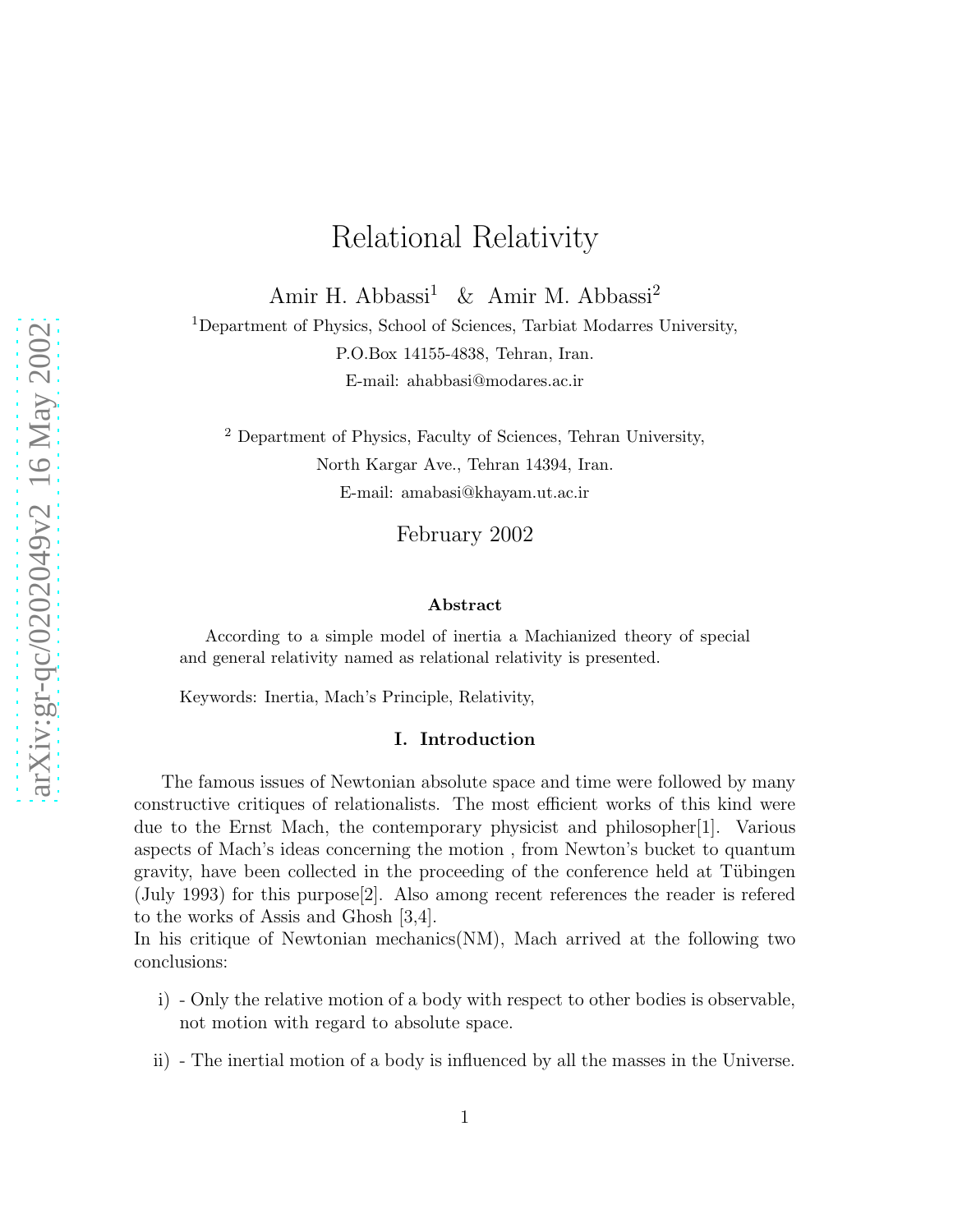To appreciate fully these two physically pleasant ideas we have applied them in a proposed classical model of inertia[5]. In this model we consider the inertia as a real two body interaction. For a system of two particles 1 and 2, in an arbitrary non-rotating reference frame S, this force is proportional to the difference of their accelerations with respect to S and to the inertial charges of each particle as follows:

$$
\vec{F}_{inertia} = \mu c_1 c_2 (\vec{a}_1 - \vec{a}_2) \tag{1}
$$

Here  $\mu$  is a coupling constant,  $c_1$  and  $c_2$  represent the inertial charges of particles 1 and 2 respectively and  $(\vec{a}_1 \text{ and } \vec{a}_2)$  are their accelerations with respect to S. In a system consisting of N particles the total force imposed on the *i*th particle is :

$$
\vec{F}_i = \mu c_i \sum_{j=1}^{N} c_j (\vec{a}_i - \vec{a}_j)
$$
\n(2)

where the index  $i$  referes to the particle  $i$  and the summation is over all particles. By defenition in the real world the inertial charge and the Newtonian inertial mass of a particle are related as follows:

$$
m_i = \mu c_i \sum_{j=1}^{all} c_j.
$$
\n
$$
(3)
$$

Summation is taken over all particles in the Universe. This means that the inertial mass of a particle (say labelled j) depends on its own feature  $(c_i)$  and a global effect of all particles in the world $(\sum^{all}$  $\sum_{j=1} c_j$ ). This may be considered as a simple formulation of Mach's idea concerning inertia. Since local inhomogenities have no observed effect on the inertial mass then it is accepted that the inertial mass is determined by the global structure of the Universe and this is exactly expressed by Eq.(3). Rewriting Eq.(2) in terms of the inertial masses yields a modified form of the Newton's second law, i.e.,

$$
\vec{F}_i = m_i \left( \vec{a}_i - \frac{\sum\limits_{j=1}^{all} m_j \vec{a}_j}{\sum\limits_{j=1}^{all} m_j} \right)
$$
 (4)

As it is evident these equations are invariant under a more general transformation than Galilean's. These transformations may be called generalized Galilean transformations with the form: ′

$$
\begin{cases}\n t' = t \\
\vec{a}' = \vec{a} - \vec{b} \\
\vec{u}' = \vec{u} - \vec{b}t - \vec{v} \\
\vec{x}' = \vec{x} - \frac{1}{2}\vec{b}t^2 - t\vec{v} + \vec{x}_0\n\end{cases}
$$
\n(5)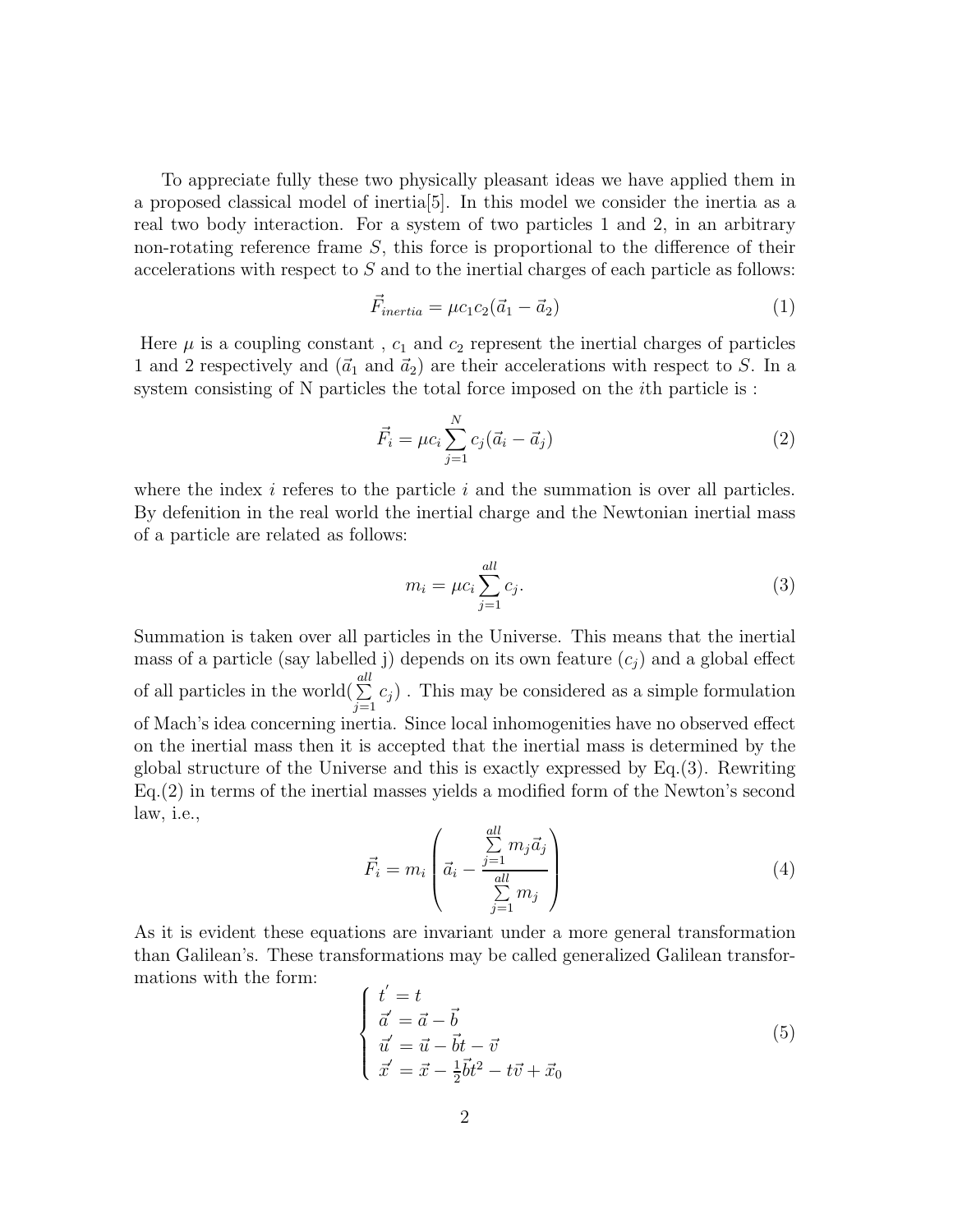where  $\vec{b}$ ,  $\vec{v}$  and  $\vec{x}_0$  are constant acceleration ,velocity and position of S' with respect to S at  $t = 0$  respectively.

Eq.(4) satisfies full Machian aspects. The one which is of interest is that the socalled absolute space is just the frame attached to the center of mass of the Universe in which the Newtonian second law,  $\vec{F}_i = m_i \vec{a}_i$  is recovered. The main feature of this model from a Machian point of view is its relational nature, so that the presence of each particle in the Universe and its location relative to the others determine the inertial reference frames. It is seen that Eqs. (2) and (4) also satisfy Newton's third law automatically. For a two particle system we have  $\vec{F}_1 = -\vec{F}_2$  and for a system with N particles they make  $\sum_{n=1}^{N}$  $i=1$  $\vec{F}_i = 0.$ 

We may also extend this model to gravity. Equivalence principle here means that the source of inertia and gravitation is the same. Let us define the gravitational force between two particles of inertial charges  $c_1$  and  $c_2$  as:

$$
|\vec{F}_G| = \frac{\mu^2 c_1 c_2}{|\vec{r}_{12}|^2} \tag{6}
$$

Then we can express gravitational constant G in terms of inertial charges  $c_i$ s;

$$
G = \left(\sum_{j=1}^{all} c_j\right)^{-2} \tag{7}
$$

or

$$
G = \frac{\mu}{\sum_{j=1}^{all} m_j} \tag{8}
$$

Eqs.  $(7)$  and  $(8)$  show that G as a global effect is resulted from all inertial charges and we may infer that  $\sum_{n=1}^{\text{all}}$  $\sum_{j=1} c_j$  is finite. According to the Mach's ideas the so-called physical constants (including G) should be determined from global features of the Universe. Thus Eqs. (7) and (8) reveal the very feature of a good Machian model.

The Lagrangian function from which Eq.(4) may be extracted is simply obtained by following the canonical procedure of D'Alembert's principle. Starting from Eq.(4) and restricting ourselves to systems for which the virtual work of the forces of constraint vanishes we obtain

$$
\sum_{i} \left[ \vec{F}_i - m_i \left( \vec{a}_i - \frac{\sum_{j=1}^{all} m_j \vec{a}_j}{\sum_{j=1}^{all} m_j} \right) \right] \cdot \delta \vec{r}_i = 0, \tag{9}
$$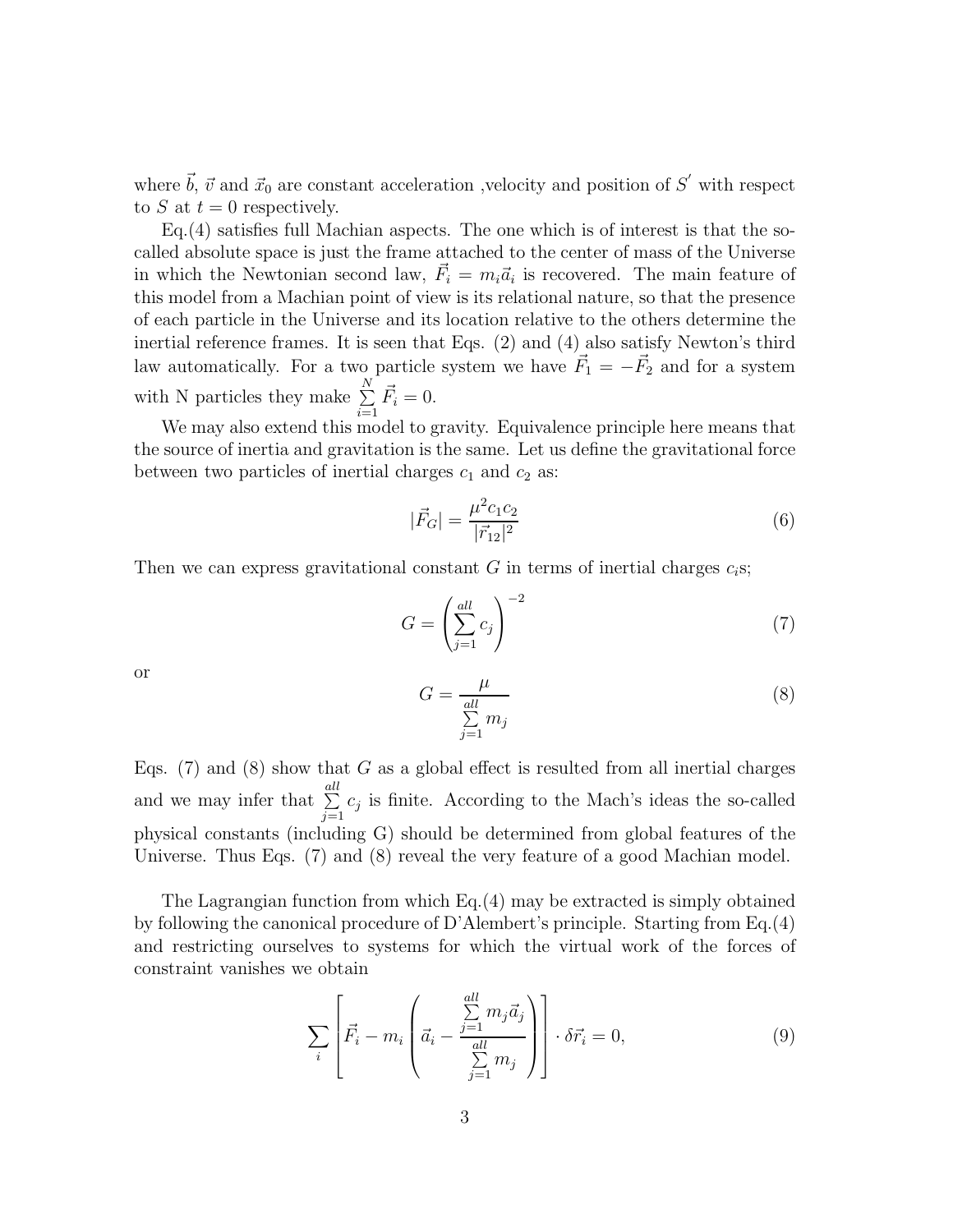which is the new form of D'Alembert principle. Here  $\delta \vec{r}_i$  are infinitesimal changes of coordinates as the result of virtual displacement of the system. This leads to the result just like the one in ordinary NM except that the kinetic energy  $T$  that is equal to  $\sum_{i}$  $\frac{1}{2}m_i v_i^2$  should be replaced by:

$$
T = \sum_{i} \frac{1}{2} m_{i} v_{i}^{2} - \frac{\left[\sum_{i} m_{i} v_{i}\right]^{2}}{2 \sum_{i} m_{i}}
$$
  
= 
$$
\frac{1}{4} \sum_{i} \sum_{j} m_{i} m_{j} \frac{(\vec{v}_{i} - \vec{v}_{j})^{2}}{\sum_{k} m_{k}}
$$
(10)

Indeed the difference is the second term in the first row and is just the kinetic energy of the center of mass which is canceld out in this model. This is well justified when is applied in cosmology. Where we are dealing with the whole Universe, motion and kinetic energy of its center of mass have no physical meaning.

The new form of  $T$  as a function of the magnitude of relative velocities of particles has a scalar invariant manner. Then as an other advantage in this model the Lagrangian and Hamitonian of a system are scalar invariants from point of view of a nonrotating observer.

$$
L = \frac{1}{4} \sum_{i} \sum_{j} m_i m_j \frac{(\vec{v}_i - \vec{v}_j)^2}{\sum_{k} m_k} - V(r_{ij})
$$
\n(11)

It is noticeable that in a different way to obtain a relational NM Eq.(11) has been proposed by Lynden-Bell[6,7].

We may summarize the Machian features of this model as follows:

- 1. The relational nature of this model is so that by considerng relational distances there is no need to assume absolute space or inertial frame. Indeed the so-called inertial frame is the frame attached to the center of mass of the Universe. Then existance of each particle and its location with respect to others determine the inertial frames.
- 2. Inertial mass of each particle depends on its own inertial charge and the sum of inertial charges of all particles in the world. It is not a natural constant , and may change whenever the total inertial charge of the world undergoes any change(e.g. in pair production era).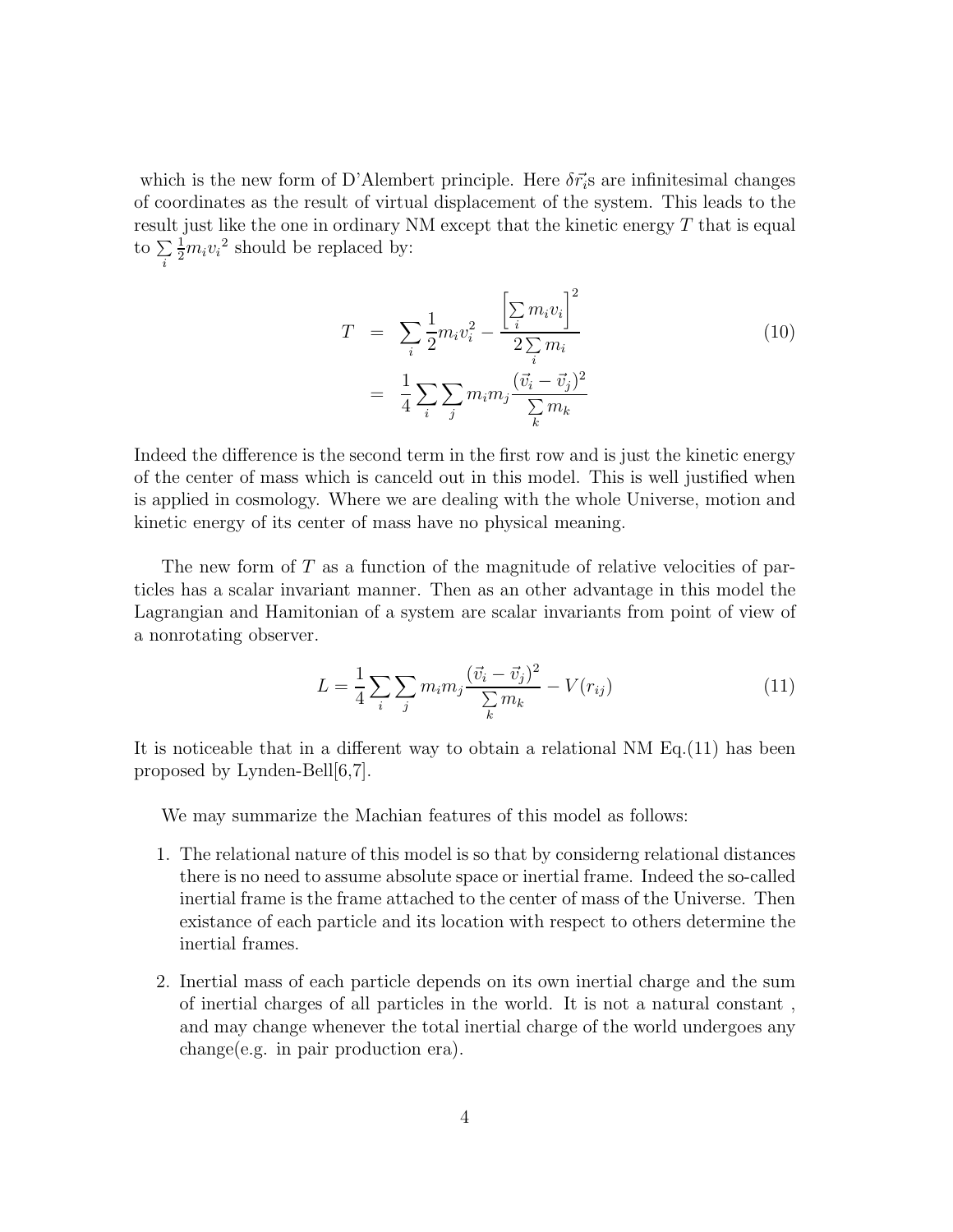- 3. Gravitational constant G is related to the sum of all inertial charges existing in the Universe and as a global effect each individual paticle shares in its construction. Just like inertial mass , this may be changed whenever the total inertial charge of the world faces with changes.
- 4. The concept of energy in this model is independent of measuring reference frame and is an invariant scalar quantity.
- 5. For an empty universe it does predict no structure.

Collection of these features in the above model provides us a suitable guide to continue and achieve a modified theory of relativity, i.e. a theory of relativity without any non-Machian shortcoming, what we may call as relational relativity(RR). As a first step toward RR it is convinient to begin with special relativity (SR).

### II. Relational Special Relativity

At the begining it should be noticed that according to the Eqs. (7) and (8) it is possible to assume a world without inertia via vanishing the coupling constant  $\mu$ , but the assumption of a world without gravitation is physically impossible. Then the subject of special relativity because of its ignorance of gravitation is under question and cannot be considered as a global theory from a Machian standpoint. In spite of this we try to present a relational special theory of relativity.

Although Michelson-Morley experiment rejects the concept of ether but SR still is based on the same assumption of the existence of absolute space and preference of inertial frames as NM. In a relational approach we may remove the need for absolute space in SR. To do this task some preliminary remarks should be mentioned.

In NM the Lagrangian of a free particle is just the kinetic energy and its action is

$$
S = \int dt (\frac{1}{2}m\dot{x}^2). \tag{12}
$$

where  $\dot{x}$  is the velocity of the particle with mass m. In SR this is changed to the following form

$$
S = -m \int dt (1 - \dot{x}^2)^{\frac{1}{2}} = -m \int ds \tag{13}
$$

so that in low velocity limit  $(x \ll 1)$  the equation of motion returns to the Newtonian form. Other form of this relation in terms of space-time metric is

$$
S = -m \int dt \left( g_{\mu\nu} \frac{dx^{\mu}}{dt} \frac{dx^{\nu}}{dt} \right)^{\frac{1}{2}}.
$$
 (14)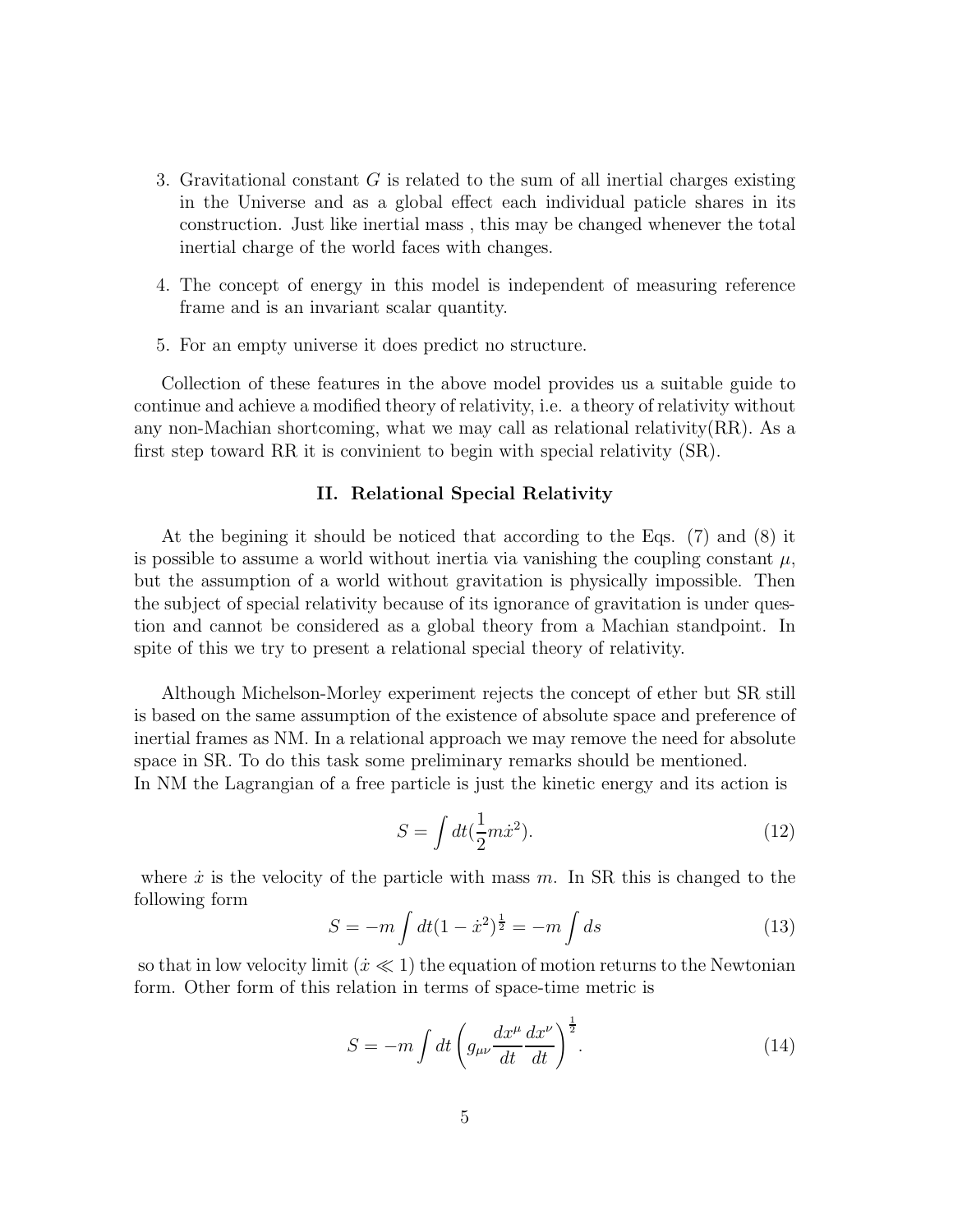That is the Lagrangian is as follows

$$
L = -m(g_{\mu\nu}\dot{x}^{\mu}\dot{x}^{\nu})^{\frac{1}{2}}
$$
\n(15)

where  $g_{\mu\nu} = \eta_{\mu\nu}$  i.e., just the Minkowski metric. According to the definition of canonical momentum we have

$$
p_{\alpha} = \frac{\partial L}{\partial \dot{x}^{\alpha}} = -\frac{m\eta_{\alpha\mu}\dot{x}^{\mu}}{(\eta_{\mu\nu}\dot{x}^{\mu}\dot{x}^{\nu})^{\frac{1}{2}}} = -m\eta_{\alpha\mu}u^{\mu}
$$
(16)

where by definition  $\frac{dx^{\mu}}{ds} = u^{\mu}$ . Then the equation of motion has the form

$$
m\dot{u}_{\alpha} = 0.\t\t(17)
$$

For a system of N particles with masses  $m_a$ ,  $a = 1, 2, ...N$  is made by defining the action as

$$
S = -\sum_{a=1}^{N} m_a \int (\eta_{\mu\nu} \frac{dx_a^{\mu}}{dp} \frac{\partial x_a^{\nu}}{dp})^{\frac{1}{2}} dp \tag{18}
$$

where  $p$  is an affine parameter and the Lagrangian is:

$$
L = -\sum_{a=1}^{N} m_a (\eta_{\mu\nu} \frac{dx_a^{\mu}}{dp} \frac{dx_a^{\nu}}{dp})^{\frac{1}{2}}.
$$
 (19)

We should add two other primary remarks about geometrical and physical points. With physical point we mean a point mass but a geometrical point need not contain any matter. We should insist in this fact that a distance measurement is only made between two physical points. So in presenting the line element definition instead of measuring the distance of physical points with respect to an arbitrary origin we should define it in terms of the distance between physical points (or physically significant points e.g. center of mass of a system). Certainly this definition has higher Machian(Relational) validity. Now from this point of view let us define the line element  $ds_a^2$  for a noninteracting N particle system as:

$$
ds_a^2 = \eta_{\mu\nu} \left( dx_a^{\mu} - \frac{\sum m_b dx_b^{\mu}}{\sum_b m_b} \right) \left( dx_a^{\nu} - \frac{\sum m_b dx_b^{\nu}}{\sum_b m_b} \right) \tag{20}
$$

where index  $(a)$  refers to the particle labeled  $(a)$ . Then the related action and Lagrangian are:

$$
S = -\sum_{a} m_{a} \int [\eta_{\mu\nu} (\frac{dx_{a}^{\mu}}{dp} - \frac{\sum_{b} m_{b} \frac{dx_{b}^{\mu}}{dp})}{\sum_{b} m_{b}}) (\frac{dx_{a}^{\nu}}{dp} - \frac{\sum_{b} m_{b} \frac{dx_{b}^{\nu}}{dp}}{\sum_{b} m_{b}})]^{\frac{1}{2}} dt
$$
(21)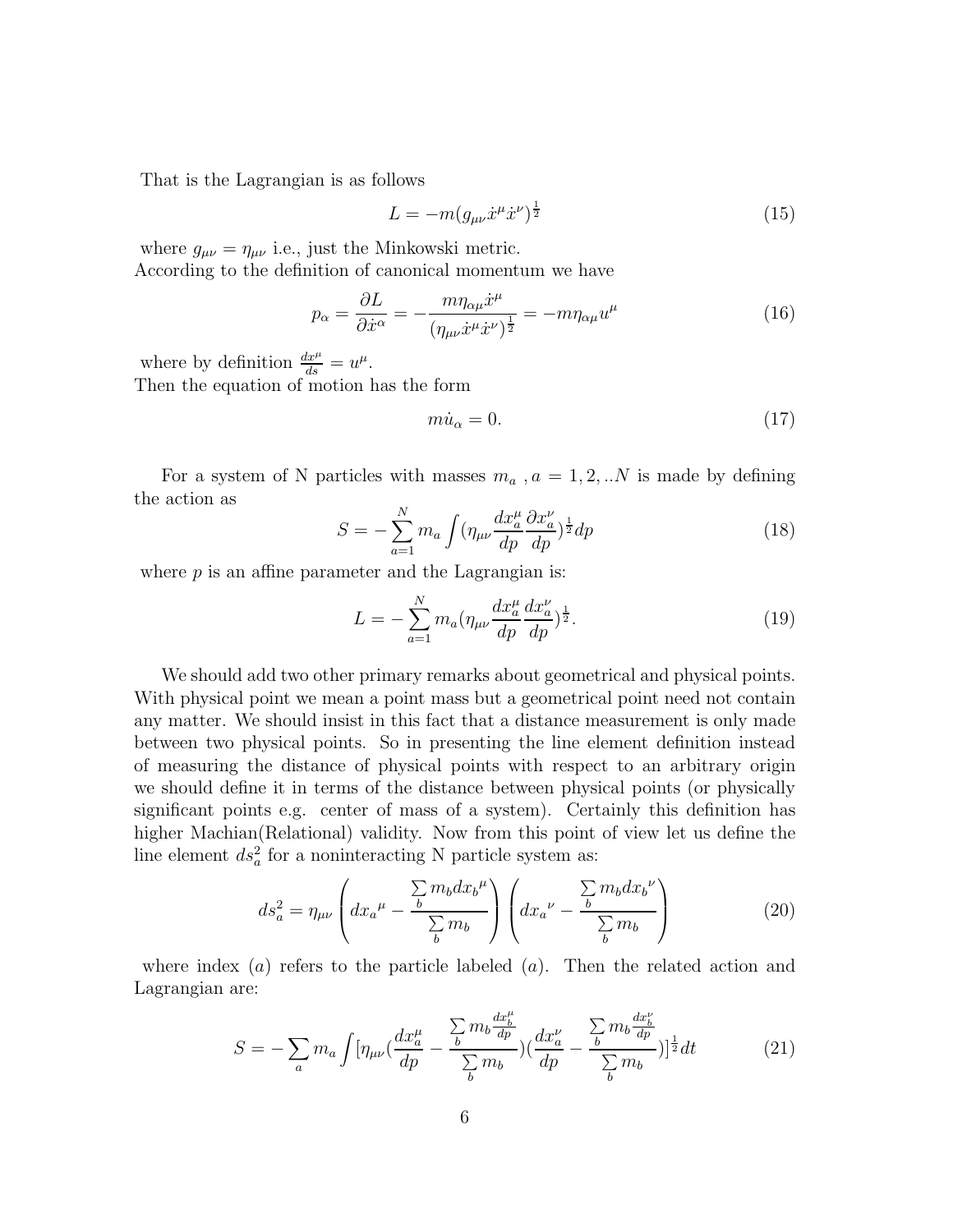$$
L = -\sum_{a} m_a \left[ \eta_{\mu\nu} \left( \frac{dx_a^{\mu}}{dp} - \frac{dx_{cm}^{\mu}}{dp} \right) \left( \frac{dx_a^{\nu}}{dp} - \frac{dx_{cm}^{\nu}}{dp} \right) \right]^{\frac{1}{2}}.
$$
 (22)

The canonical momentum of the kth particle is

$$
(p_k)_{\alpha} = \frac{\partial L}{\partial \frac{dx_k^{\alpha}}{dp}} = -\eta_{\alpha\nu} m_k \frac{\left(\frac{dx_k^{\nu}}{dp} - \frac{dx_{cm}^{\nu}}{dp}\right)}{\frac{ds_k}{dp}}
$$
  

$$
= -\eta_{\alpha\nu} m_k (u_k^{\nu} - u_{cm}^{\nu})
$$
  

$$
= -m_k ((u_k)_{\alpha} - (u_{cm})_{\alpha}).
$$
 (23)

Since  $\frac{\partial L}{\partial x_k^{\alpha}} = 0$  and  $\frac{d}{dp}(p_k)_{\alpha} = -m_k \eta_{\alpha\nu} (\frac{du_k^{\nu}}{dp} - \frac{du_{cm}^{\nu}}{dp})$ , then the equation of motion of the kth particle is

$$
\frac{d\vec{u}_k}{dp} - \frac{d\vec{u}_{cm}}{dp} = 0\tag{24}
$$

which is just the same as the modified form  $(4)$  in the Newtonian limit.

The Lagrangian (22) is written without any coordination with respect to a priori fixed virtual absolute space and these are particles by their own relative locations that determine it. This is free from that non-Machian aspects suffering the standard SR. So we may call the relativistic theory based on this Lagrangian as relational special relativity.

#### III. Relational General Relativity

It seems the same approach may be followed to obtain the relational GR. But this is not so straightforward. Because to extrapolate this result to GR, i.e. to change the Minkowskian flat space-time  $(\eta_{\mu\nu})$  into the Riemannian curved space-time  $(g_{\mu\nu})$ , care should be taken of dealing with vector quantities. Summation of the vectors in this case needs parallel transportation of them which in turn requires to define the path of transportation for each of them. To achieve a relational theory of GR it requires choosing another strategy with some different approach as follows.

Initially we remark the center of mass(CM) concept in NM. With the help of this concept in the Eucledian space NM of a single particle can be extrapolated and be applied to a system with N particles. The classical meaning of CM losses its uniqueness when enters in the realm of relativity so that different observers find different points as CM of a given system. The important point worthy to notice about CM is its dual character from a Machian point of view so that despite of its great value as a technical tool to present the relational motion on the other hand as a point in which total mass of the system is located and its motion is to be considered is quite anti-Machian concept. A single point has no motion and no inertia.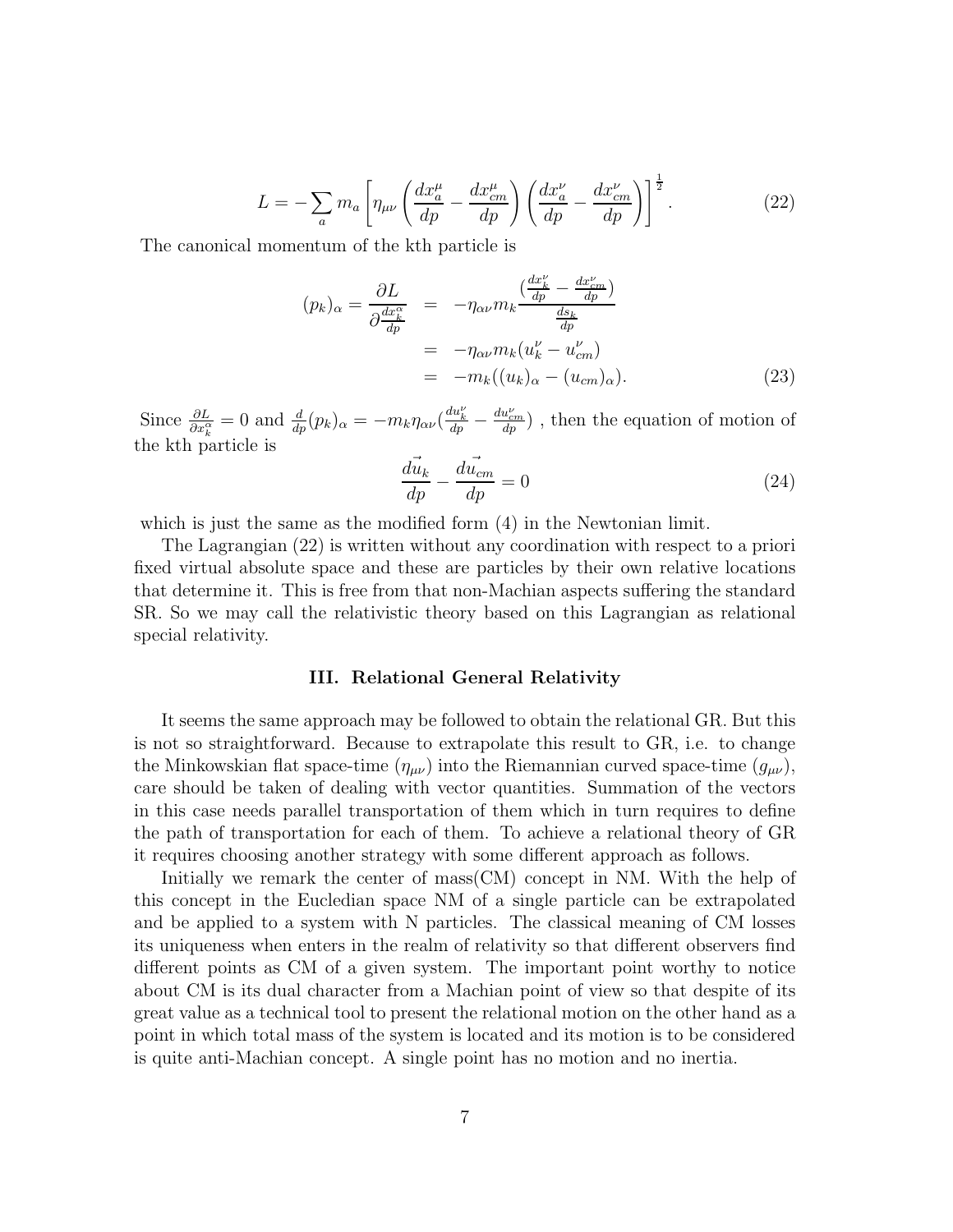Turning back to the NM we may define the center of inertial charge (CI). By definition:

$$
X_{CI}^{\mu} = \frac{\sum_{i} \sum_{j} c_i c_j (x_i^{\mu} + x_j^{\mu})}{2(\sum_{j} c_j)^2}
$$

$$
= \frac{\sum_{i} m_i x_i^{\mu}}{\sum_{i} m_i} = X_{CM}^{\mu}
$$
(25)

where  $X_{CM}^{\mu}$  and  $X_{CI}^{\mu}$  are coordinates of CM and CI respectively. As it is evident the concept of CI has also a mutually relational content between particles. Now it is easy to show that the result (4) may be obtained with the help of Lagrangian formalism in NM and imposing the following condition on CI;

$$
\delta X_{CI}^{\mu} \equiv 0 \tag{26}
$$

Because

$$
\delta X_{CI}^{\mu} = \sum_{i} m_i \delta x_i^{\mu} = 0 , \qquad (27)
$$

and imposing this by using the method of undetermined Lagrangian multipliers in variations of the action of a system with N noninteractiong particles , yields:

$$
\delta I = \sum_{n} \int dt [m_n \ddot{x}_n^{\mu} + fm_n] \delta x_n^{\mu} \equiv 0 \tag{28}
$$

where the coefficient  $f$  is determined as follows:

$$
f = -\frac{\sum_{n} m_n \ddot{x}_n^{\mu}}{\sum_{n} m_n} \tag{29}
$$

Thus the equation of motion (4) is obtained. Also with consideration of the condition (27) in variation of the action (18)in special relativity the result (22) may be obtained.

To remove the Machian objection to the concept of CM the following condition as a Machian condition may be imposed to the variations of the dynamical variables  $x^{\mu}_{\nu}$  of the system. Let us first define  $X^{\mu}$  as

$$
X^{\mu} \equiv \sum_{n} m_{n} x_{n}^{\mu}.
$$
\n(30)

Of course  $X^{\mu}$  is not a vector quantity and depends to the chosen reference frame. Let us denote its variations with  $\delta X^{\mu}$ :

$$
\delta X^{\mu} \equiv \sum_{n} m_{n} \delta x_{n}^{\mu} \tag{31}
$$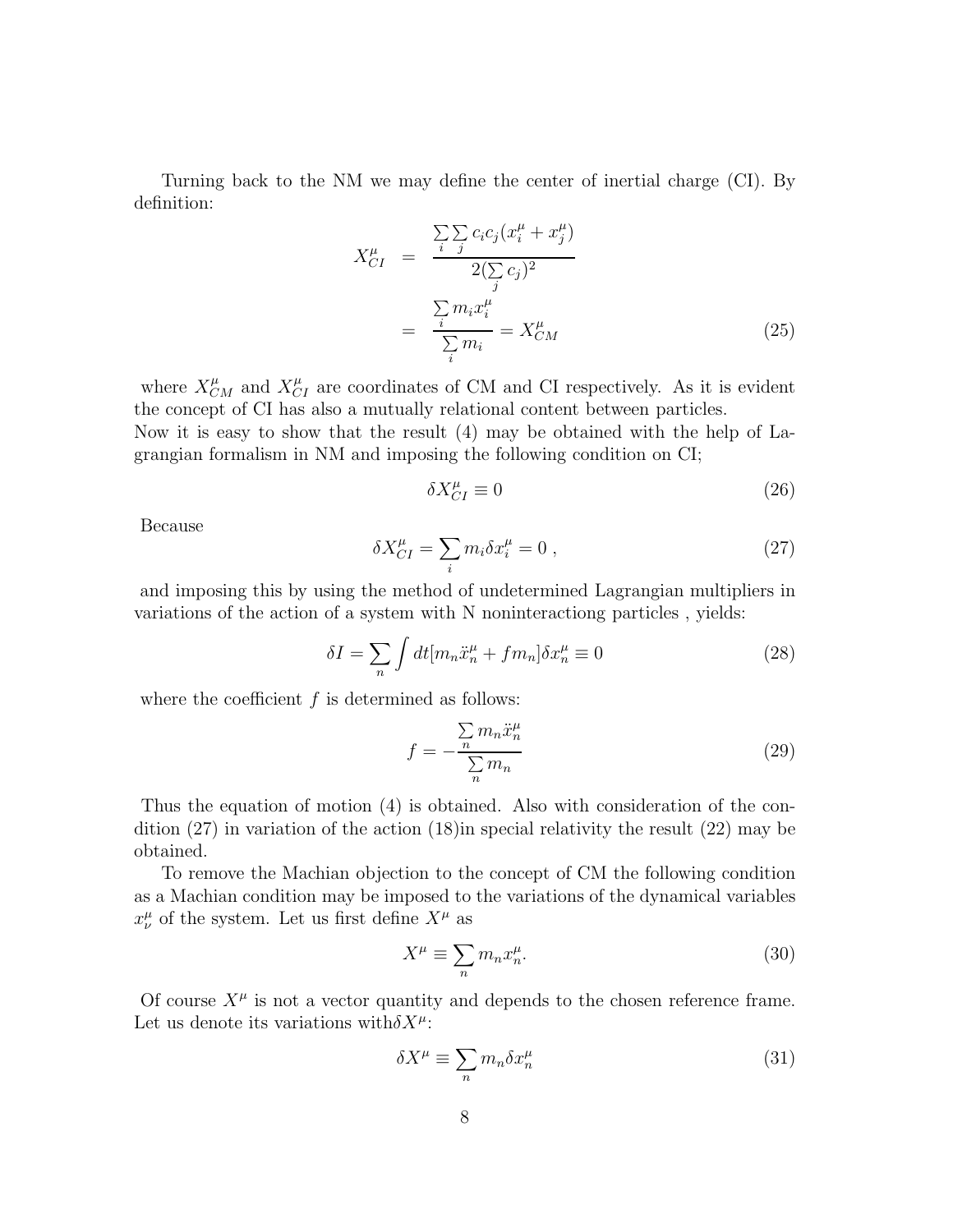Here  $\delta X^{\mu}$  is not vector while  $\delta x^{\mu}_{n}$  are vectors. Similarly  $\delta X_{\mu}$  is defined as follows:

$$
\delta X_{\mu} \equiv \sum_{n} m_{n} g_{\mu\lambda}(x_{n}) \delta x_{n}^{\lambda} \tag{32}
$$

Now as a Machian principle we postulate that allways  $\delta X_\mu$  vanishes(lower index is chosen only for convenience). This means that variations of dynamical variables  $x_n^{\mu}$  are under the following condition:

$$
\sum_{n} m_n g_{\mu\lambda}(x_n) \delta x_n^{\lambda} = 0 \tag{33}
$$

Despite of this fact that (33) is not a covariant condition we can make the best use of it to find at least a clue for the geodesic equations in GR.

Matter action for a system consisting of N particles with masses  $m_n$  is given by the following form in GR;

$$
I = \sum_{n} m_n \int dp \left( g_{\mu\nu}(x_n(p)) \frac{dx_n^{\mu}(p)}{dp} \frac{dx_n^{\nu}}{dp} \right)^{\frac{1}{2}}
$$
(34)

where  $p$  is some quantity that simultaneously parametrizes all the space-time trajectories of the various particles.

Variation of the action (34) due to an infinitesimal variation in the dynamical variables  $x^{\mu} \to x^{\mu}(p) + \delta x^{\mu}(p)$  is given by:

$$
\delta I = \frac{1}{2} \sum_{n} m_{n} \int dp [g_{\mu\nu}(x_{n}(p)) \frac{dx_{n}^{\mu}(p)}{dp} \frac{dx_{n}^{\nu}(p)}{dp}]^{-\frac{1}{2}}
$$

$$
\times \left\{ 2g_{\mu\nu}(x_{n}(p)) \frac{dx_{n}^{\mu}(p)}{dp} \frac{d\delta x_{n}^{\nu}(p)}{dp} + \left( \frac{\partial g_{\mu\nu}(x)}{\partial x^{\lambda}} \right)_{x=x_{n}(p)} \frac{dx_{n}^{\mu}(p)}{dp} \frac{dx_{n}^{\nu}}{dp} \delta x_{n}^{\lambda}(p) \right\}
$$
(35)

It is convenient to change variables of integration (35) from p to the  $\tau_n$  (the proper time of the particle  $n)$  defined by:

$$
d\tau_n \equiv (g_{\mu\nu} dx_n^{\mu} dx_n^{\nu})^{\frac{1}{2}}
$$
\n(36)

So the integral in (35) may be written in a simpler form:

$$
\delta I = \frac{1}{2} \sum_{n} m_{n} \int d\tau_{n} \left\{ 2g_{\mu\lambda}(x_{n}) \frac{dx_{n}^{\mu}}{d\tau_{n}} \frac{d\delta x_{n}^{\lambda}}{d\tau_{n}} + \frac{\partial g_{\mu\nu}(x_{n})}{\partial x_{n}^{\lambda}} \frac{dx_{n}^{\mu}}{d\tau_{n}} \frac{dx_{n}^{\nu}}{d\tau_{n}} \delta x_{n}^{\lambda} \right\}
$$
(37)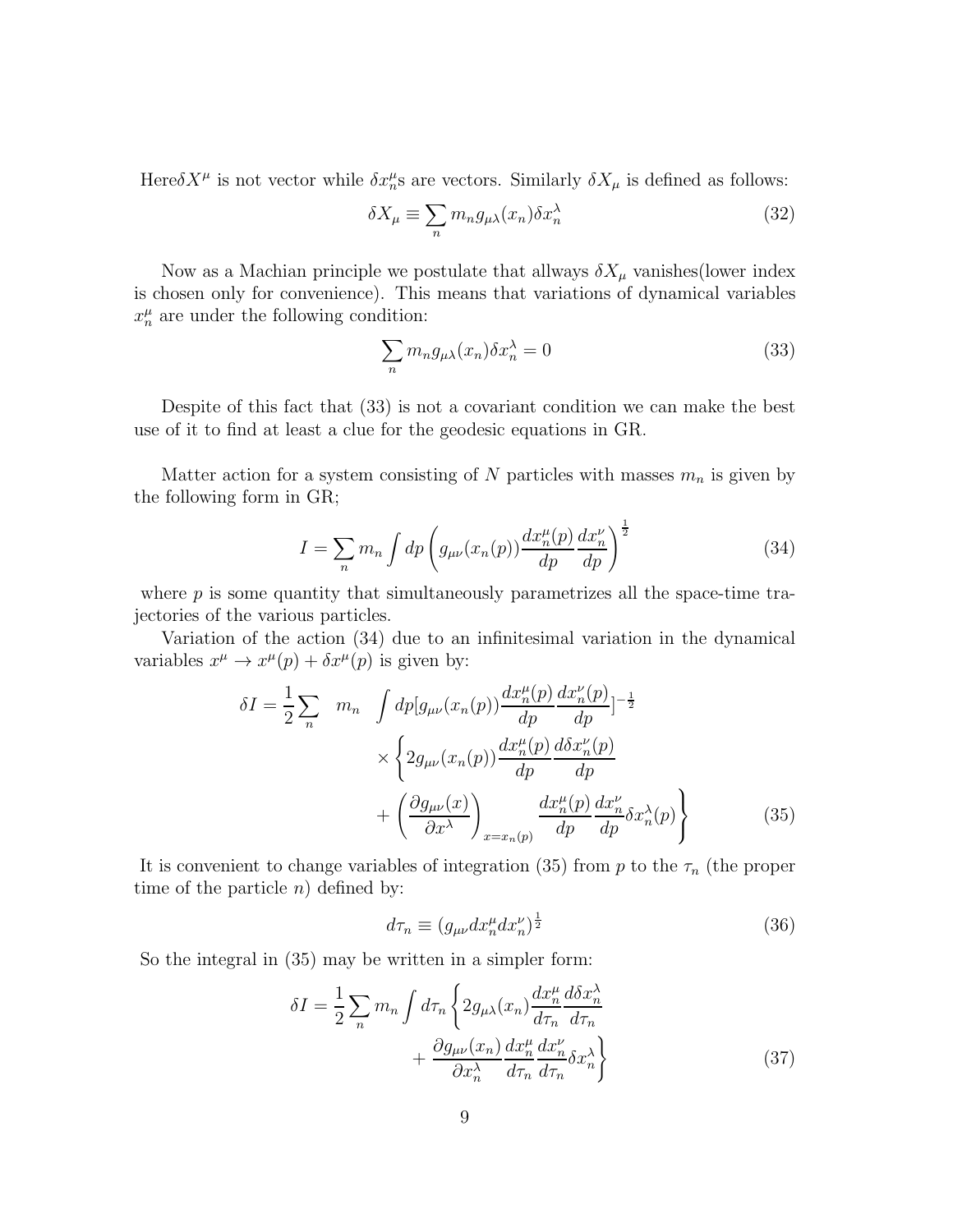Finally integration by parts of the first term in (37) with the condition that  $\delta x^{\mu}(\tau_n)$  vanishes on the boundaries of integration yields that :

$$
\delta I = \sum_{n} \int d\tau_{n} g_{\mu\lambda}(x_{n}) \left\{ m_{n} \left( \frac{d^{2} x_{n}^{\mu}}{d\tau_{n}^{2}} + \Gamma_{\rho\sigma}^{\mu} \frac{dx_{n}^{\rho}}{d\tau_{n}} \frac{dx_{n}^{\sigma}}{d\tau_{n}} \right) \right\} \delta x_{n}^{\lambda} \tag{38}
$$

where  $\Gamma^{\mu}_{\rho\sigma}$  are the second type Christoffel symbols. Then according to the principle of stationary action,  $\delta I$  vanishes for general variations in the dynamical variables  $\delta x_n^{\lambda}$  if and only if the dynamical variables obey the geodesic equations:

$$
\frac{d^2x_n^{\mu}}{d\tau_n^2} + \Gamma^{\mu}_{\rho\sigma} \frac{dx_n^{\rho}}{d\tau_n} \frac{dx_n^{\sigma}}{d\tau_n} = 0
$$
\n(39)

Now we repeat the above standard process with consideration of the Machian condition (33) to achieve the equations of motion. To impose the mentioned condition with the method of undetermined Lagrangian multipliers it is enough only to add the following term to the variations of the action (34)

$$
\int dp f^{\mu} \sum_{n} m_{n} g_{\mu\lambda}(x_{n}) \delta x_{n}^{\lambda} \tag{40}
$$

where  $f^{\mu}$ s are undetermined coefficients and just as in (34) parameter p is an arbitrary quantity which simultaneously parametrizes the space-time trajectories of different particles. Then we have:

$$
\delta I = \sum_{n} \int dp \left\{ m_n g_{\mu\lambda}(x_n) \left[ \frac{\partial p}{\partial \tau_n} \left( \frac{d^2 x_n^{\mu}}{dp^2} + \Gamma^{\mu}_{\rho\sigma} \frac{dx_n^{\sigma}}{dp} \frac{dx_n^{\sigma}}{dp} \right) + f^{\mu} \right] \right\} \delta x_n^{\lambda} = 0 \tag{41}
$$

With  $f^{\mu}$ s determined as:

$$
f^{\mu} = -\frac{\sum_{n} m_{n} \frac{\partial p}{\partial \tau_{n}} \left(\frac{d^{2} x_{n}^{\mu}}{dp} \frac{d x_{n}^{\sigma}}{dp}\right)}{\sum_{n} m_{n}}
$$
(42)

Because of the mean operation over all particles  $f^{\mu}$  is a global quantity.

Therefore by inserting the value of  $f^{\mu}$  the Machianized form or the relational form of the geodesic equations of motion are derived as follows:

$$
\frac{d^2x_j^{\mu}}{dp^2} - \frac{\sum_j m_j \frac{\partial \tau_n}{\partial \tau_j} \frac{d^2x_j^{\mu}}{dp^2}}{\sum_j m_j} + \Gamma^{\mu}_{\rho\sigma} \frac{dx_n^{\rho}}{dp} \frac{dx_n^{\sigma}}{dp} - \frac{\sum_j m_j \frac{\partial \tau_n}{\partial \tau_j} \Gamma^{\mu}_{\rho\sigma} \frac{dx_j^{\rho}}{dp} \frac{dx_j^{\sigma}}{dp}}{\sum_j m_j} = 0 \tag{43}
$$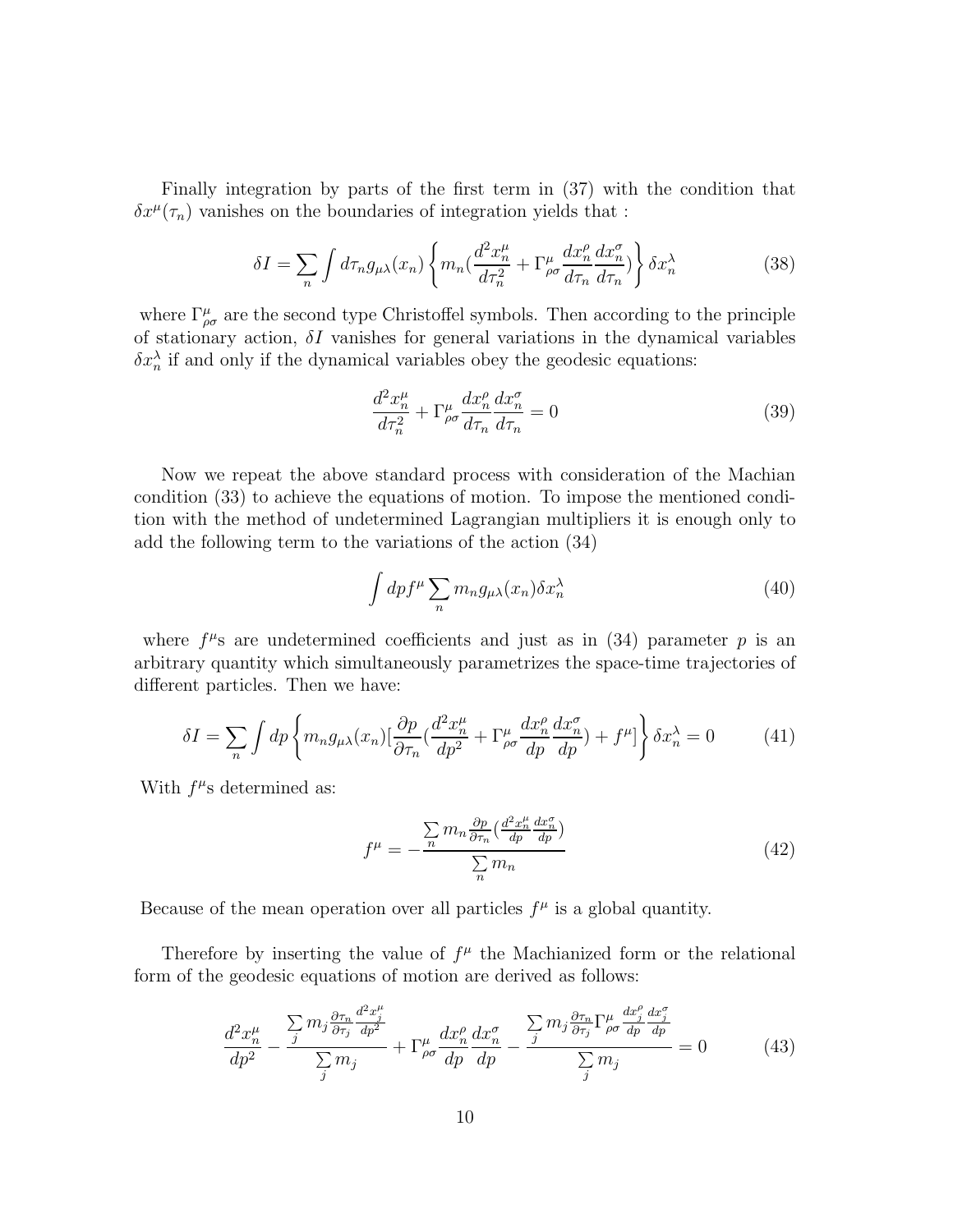It reveals that in the weak field limit the equations (43) correspond with the Newtonian one, because the Christoffel symbols vanish and parameters  $\tau_n$  in this limit are all the same and are equal to  $t$ , then Eq.(43) reduces to the modified Newtonian form Eq.(4).

Now according to the relational result (43) we may propose the covariant form of the geodesic equations as follows:

$$
\frac{d^2x_p^{\mu}}{dp^2} + \Gamma^{\mu}_{\rho\sigma} \frac{dx_p^{\rho}}{dp} \frac{dx^{\sigma}}{dp} - \frac{\sum_j m_j \frac{\partial \tau_n}{\partial \tau_j} U^{x_n}_{x_j} (\frac{d^2x_j^{\mu}}{dp^2} + \Gamma^{\mu}_{\alpha\mu} \frac{dx_j^{\alpha}}{dp} \frac{dx_j^{\beta}}{dp})}{\sum_j m_j} = 0 \tag{44}
$$

where  $U_{x_j}^{x_n}$  is the parallel transportation operator from the location of the jth particle to the location of the nth one.

### IV. Remarks

We are now staying at a standpoint that may return to the famous question that "whether the formalism of general relativity and the Einstein equations are perfectly Machian?" and have a strictly positive answer to it. Checking the Machian(or anti-Machian) aspects of GR we notice that;

- 1. By now in front of the basic question that why the Einstein field equations have nontrivial solution flat space  $R_{\mu\nu} = 0$  for empty universe we had to resort to the boudary condition reasons. Hereafter, with what we have find about inertia it is seen that the Einstein field equations  $\frac{c^4}{8\pi G}R_{\mu\nu} = (T_{\mu\nu} - \frac{1}{2})$  $\frac{1}{2}g_{\mu\nu}T)$ predict  $0 = 0$  (instead of  $R_{\mu\nu} = 0$ ) for empty universe. For assuming vacuum T,  $T_{\mu\nu} = 0$  makes the RHS of the field equations to be equal zero and on the other side the coupling constant appears on the LHS as  $G^{-1}$ , which in turn according to the relations (7) and (8) depends on the existence of all particles in the universe,  $G \propto \frac{1}{\sum_{i=1}^{N}}$ i  $\frac{1}{m_i}$ , so for the empty universe  $\sum_i m_i = 0$  and thus the field equations yield to  $0 = 0$ , that is a perfectly Machian result.
- 2. For a world with a single particle, although the field equations based on the presented model of inertia predict a solution that is independent of inertial charge and merely depending to the coupling constant  $\mu$ . But for its geodesic equation the relations (43) and (44) yield to the result  $0 = 0$ , that means denying any motion for a single particle , an ideal result from a Machian point of view.